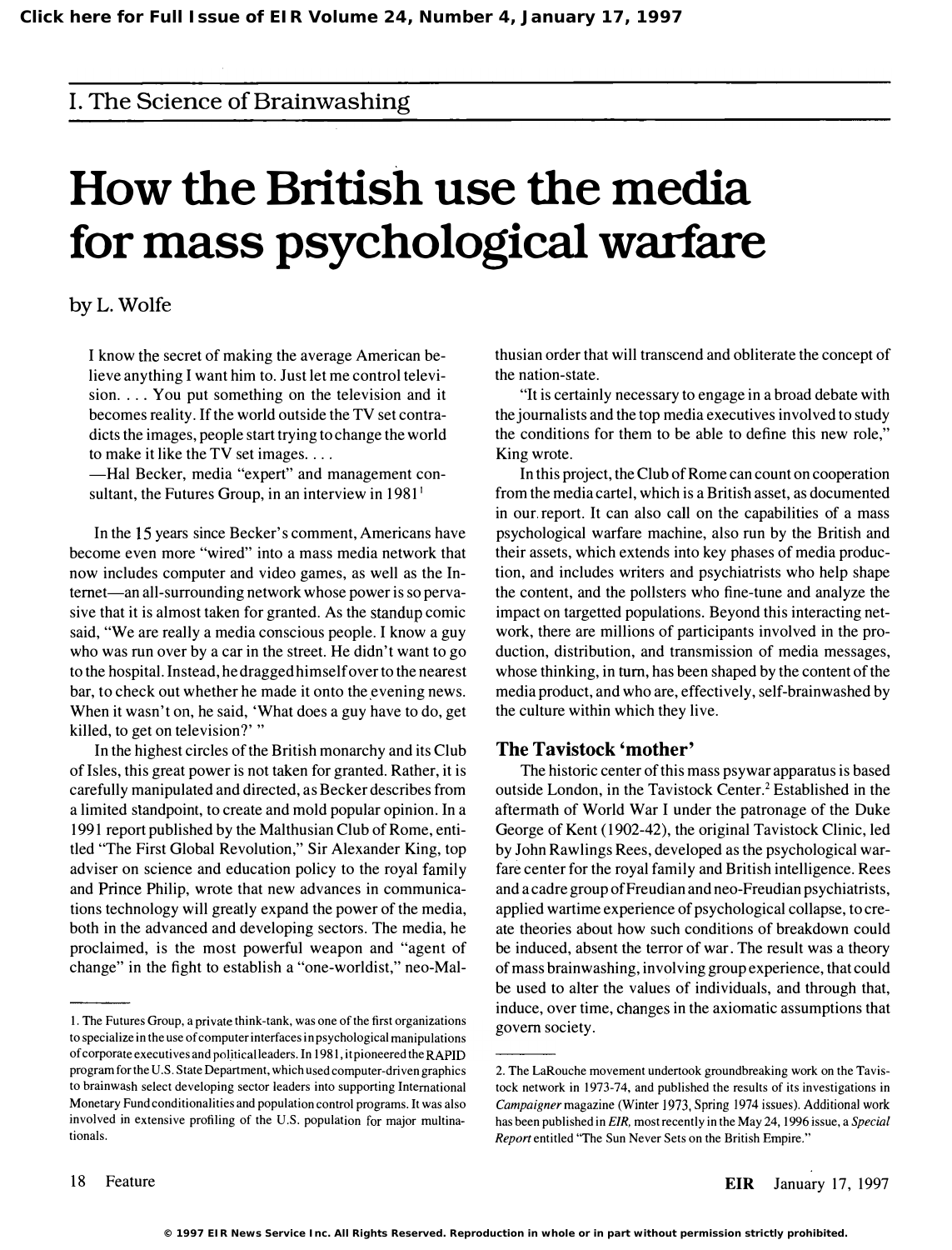

A scene from a 1940s movie, "In the Palace of the King, " produced by Goldwyn Studios. Movies have a tremendous power to shape public opinion, much more than the written word. As Walter Lippmann wrote, "the whole process of observing, describing, reporting, and then imagining has been accomplished for you."

In the 1930s, Tavistock's extended networks developed a symbiotic relationship with the Frankfurt Institute for Social Research, created by European oligarchical networks, which focussed on the study and criticism of culture from a neo-Freudian standpoint. In the late 1930s, with its operations transferred from Germany to the New York area, the Frankfurt School coordinated the first analysis of the impact of a mass media phenomenon, i.e., radio, on culture-the Princeton-based "Radio Research Project.")

With the outbreak of World War II, Tavistock operatives took effective control of the Psychological Warfare Directorate of the British Army, while its allied network in the United States embedded itself in the American psychological warfare apparatus, including the Committee on National Morale and the Strategic Bombing Survey.

By war's end, the combined influence of Tavistock (which became the Tavistock Institute in 1947) and of the former Frankfurt School operatives, had created a cadre of "psychological shock troops," as Rees called them, and "cultural warriors" numbering in the several thousands. Today that network numbers in the several millions around the world, and it is the single most important factor in determining the design and content of mass media product.

#### Manipulating the 'pictures in your head'

In 1922, Walter Lippmann defined the term "public opinion" as follows: "The pictures inside the heads of human beings, the pictures of themselves, of others, of their needs and purposes, and relationship, are their public opinions. Those pictures which are acted upon by groups of people, or by individuals acting in the name of groups, are Public Opinion, with capital letters."

Lippmann, who was the first to translate Sigmund Freud's works into English, was to become one of the most influential of political commentators.4 He had spent World War I at the British psychological warfare and propaganda headquarters in Wellington House, outside of London, in a group that included Freud's nephew, Eduard Bernays.<sup>5</sup> Lippmann's book *Public* Opinion, published one year after Freud's Mass Psychology, which touched on similar themes, was a product of his tutelage by the Rees networks. It is through the media, Lippmann writes, that most people come to develop those "pictures in

<sup>3.</sup> For a comprehensive report on the Frankfurt School and its network, including its role in shaping mass media policy and cultural warfare, see Michael Minnicino, "The New Dark Age: The Frankfurt School and 'Political Correctness,' " Fidelio, Winter 1992.

<sup>4.</sup> Lippmann, who migrated from Fabian Socialist networks to the circles of the Thomas Dewey and the Dulles brothers, became the spokesman for an American imperialist faction that was controlled by the British, and deployed against the anti-imperial policy outlook of President Franklin D. Roosevelt. See Lyndon LaRouche, The Case of Walter Lippmann (New York: Campaigner Publications Inc., 1977).

<sup>5.</sup> Bemays is important in his own right, as the person who created "Madison Ave." advertising, based on the tricks of Freudian psychological manipulation.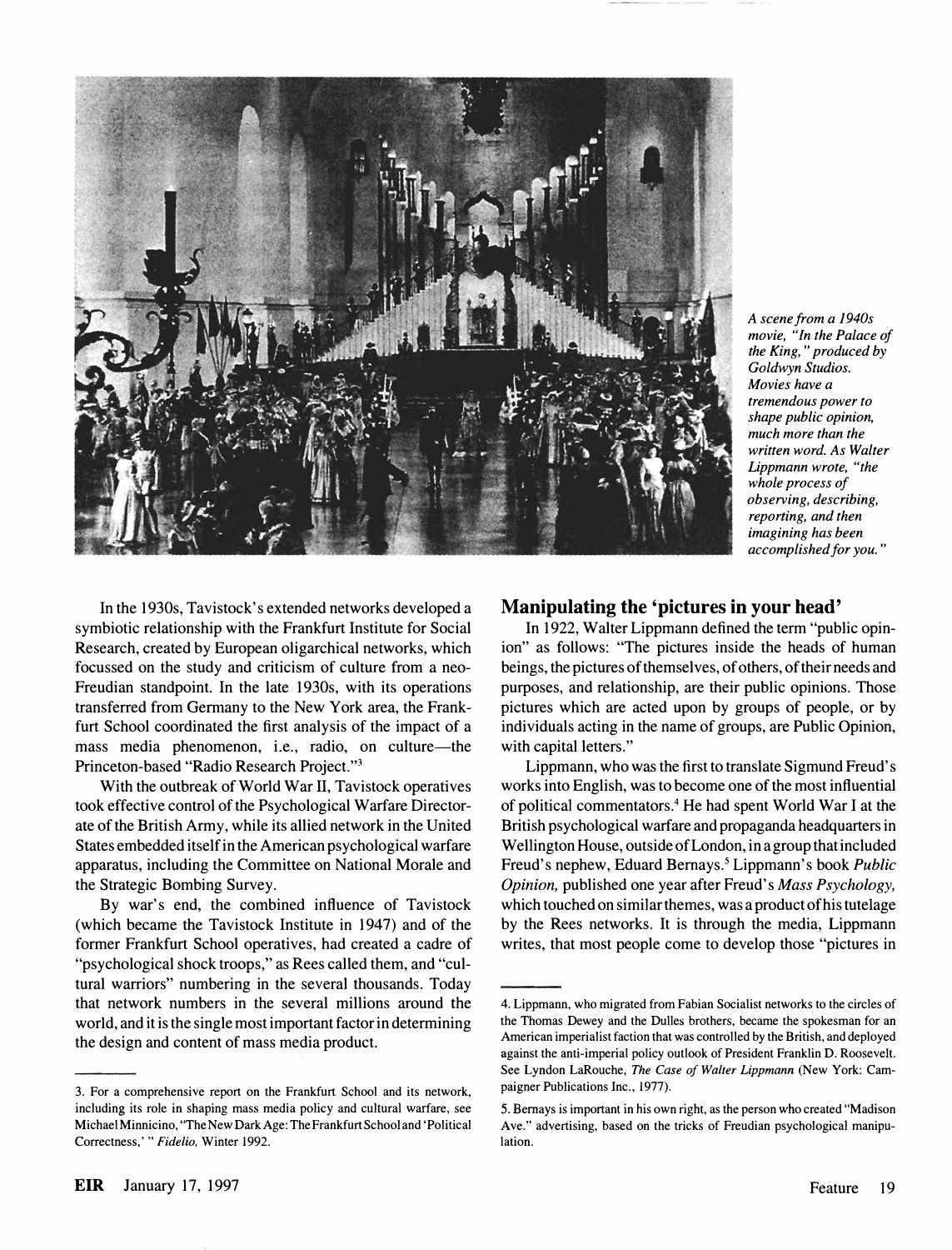

Walter Lippmann. trained by British psychological warfare operatives during World War I. hecame one of the most influential American political commentators.

their heads," giving the media "an awesome power."

The Rees networks had spent World War I studying the effects of war psychosis, and its breakdown of individual personality. From their work, an evil thesis emerged: Through the use of terror, man can be reduced to a childlike and submissive state, in which his powers of reason are clouded, and in which his emotional response to various situations and stimuli can become predictable, or in Tavistockian terms, "profilable." By controlling the levels of anxiety, it is possible to induce a similar state in large groups of people, whose behavior can then be controlled and manipulated by the oligarchical forces for whom Tavistock worked.<sup>6</sup>

Mass media were capable of reaching large numbers of people with programmed or controlled messages, which is key to the creation of "controlled environments" for brainwashing purposes. As Tavistock's researches showed, it was important that the victims of mass brainwashing not be aware that their environment was being controlled; there should thus be a vast number of sources for information, whose messages could be varied slightly, so as to mask the sense of external control. Where possible, the messages should he offered and reinforced through "entertainments," which could be consumed, without apparent coercion, and with the victim perceiving himself as making a choice between various options and outlets.

Lippmann observes in his book that people are more than willing to reduce complex problems to simplistic formulas, to form their opinion by what they believe others around them believe; truth hardly enters into such considerations. Appearance of reports in the media confer the aura of reality upon those stories: If they weren't factual, then why would they be reported? Lippmann says the average person believes. People whose fame is in turn built up by the media, such as movie stars, can become "opinion leaders," with as much power to sway public opinion as political figures.

Were people to think about this process too much, it might break down; but, he writes, "the mass of absolutely illiterate, of feeble minded, grossly neurotic, undernourished and frustrated individuals is very considerable, much more considerable, there is reason to think, than we generally suppose. Thus a wide popular appeal is circulated among persons who are mentally children or barbarians, whose lives are a morass of entanglements, people whose vitality is exhausted, shut-in people, and people whose experience has comprehended no factor in the problem under discussion."

Stating that he saw a progression to ever-Iess-thoughtprovoking forms of media, Lippmann marvels at the power of the nascent Hollywood movie industry to shape public opinion. Words, or even a still picture, require an effort for the person to form a "picture in the mind." But, with a movie, "the whole process of observing, describing, reporting, and then imagining has been accomplished for you. Without more trouble than is needed to stay awake the result which your imagination is always aiming at is reeled off on the screen." Significantly, as an example of the power of movies, he uses the D. W. Griffith propaganda film for the Ku Klux Klan, "The Birth of a Nation"; no American, he writes, will ever hear the name of the Klan again, "without seeing those white horsemen."

Popular opinion, Lippmann observes, is ultimately determined by the desires and wishes of an elite "social set." That set, he states, is a "powerful, socially superior, successful, rich urban social set [which] is fundamentally international throughout the Western Hemisphere and in many ways, London is its center. It counts among its membership the most influential people in the world, containing as it does the diplomatic sets, high finance, the upper circles of the army and navy, some princes of the church, the great newspaper proprietors, their wives, mothers, and daughters who wield the scepter of invitation. It is at once a great circle of talk and a real social set."

<sup>6.</sup> All Tavistock psychology (as well as Freudian psychology) proceeds from the image of man as a sensate beast. It explicitly rejects. with great malice. the Judeo-Christian view of man as created in the image of God. meaning that man. and man alone. is endowed by his Creator with creativity. Tavistock. which claims that all creativity derives solely from sublimated neurotic or erotic impulses. sees the human mind merely as a slate on which it can draw and redraw its "pictures."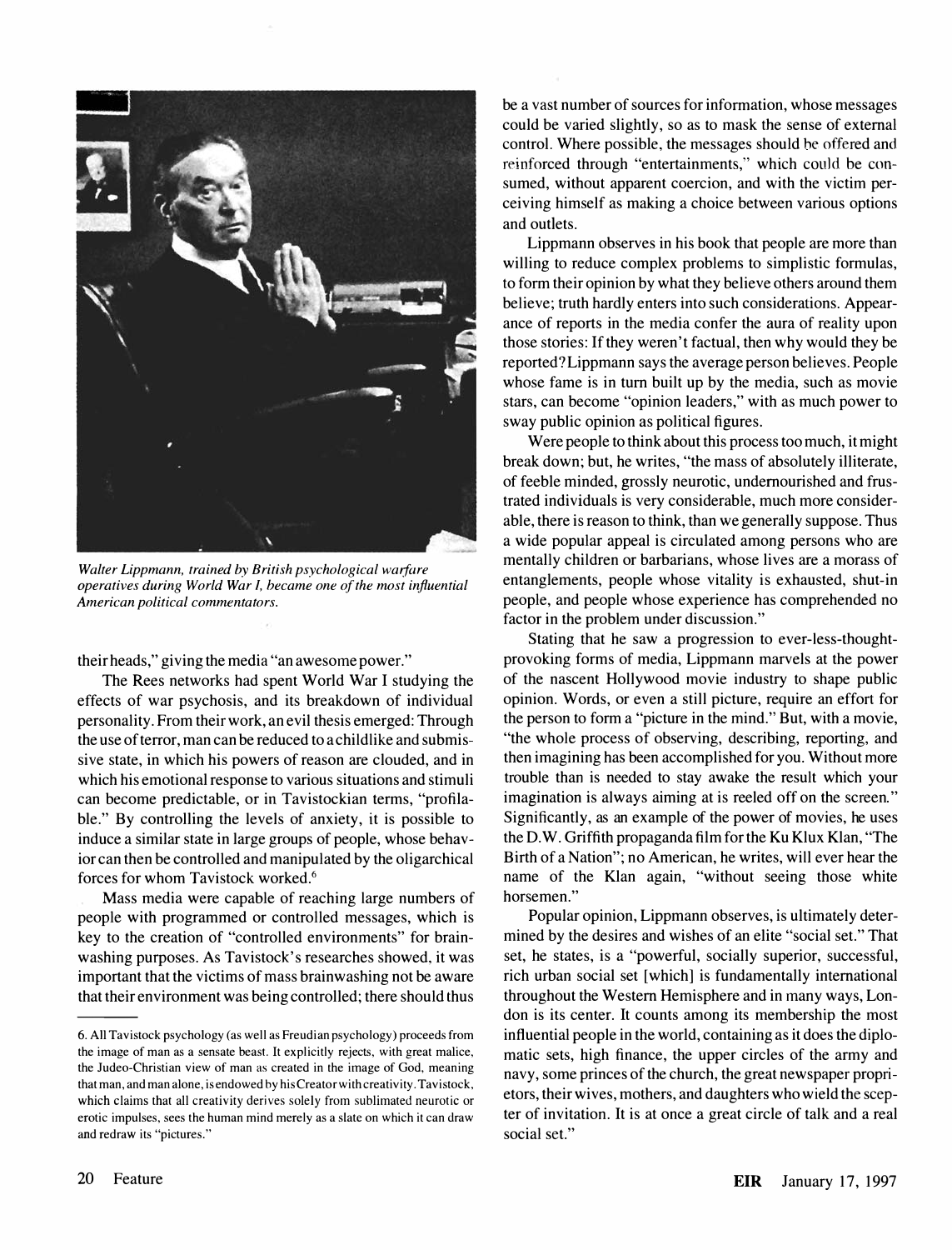

The 1990s version of what Lippman called "the picture inside the heads of human beings ": a virtual reality apparatus, with fiberoptic gloves and a computerized visual display.

In a typical elitist fashion, Lippmann concludes that coordination of public opinion is lacking in precision. If the goal of a one-worldist "Great Society" is to be realized, then "public opinion must be organized for the press, not by the press." It is not sufficient to rely on the whims of a "super social set" to manipulate the "pictures in people's heads"; that job "can only be managed by a specialized class" which operates through "intelligence bureaus."7

#### The 'Radio Research Project'

As Lippmann was writing, the radio, the first major mass media technology to invade the home, was coming into prominence. Unlike the movies, which were viewed in theaters by large groups of people, the radio provided an individualized experience within the home, and centered on the family. By 1937, out of 32 million American families, some 27.5 million had a radio set—a larger percentage than had cars, telephones, or even electricity.

That same year, the Rockefeller Foundation funded a project to study the effects of radio on the population.<sup>8</sup> Recruited to what became known as the "Radio Research Project," headquartered at Princeton University, were sections of the Frankfurt School, now transplanted from Germany to America, as well as individuals such as Hadley Cantril and Gordon Allport, who were to become key components of Tavistock's American operations. Heading the project was the Frankfurt School's Paul Lazerfeld; his assistant directors were Cantril and Allport, along with Frank Stanton, who was to head the CBS News division, and later become its president, as well as chairman of the board of the RAND Corporation.

The project was presaged by theoretical work done earlier in the studies of war propaganda and psychosis, and the work of Frankfurt School operatives Walter Benjamin and Theodor Adorno. This earlier work had converged on the thesis that mass media could be used to induce regressive mental states, atomizing individuals and producing increased lability. (These induced mental conditions were later dubbed by Tavistock itself as "brainwashed" states, and the process of inducing them called "brainwashing.")

In 1938, at the time he was head of the music section of the Radio Research Project, Adorno wrote that listeners to radio music programs "fluctuate between comprehensive forgetting and sudden dives into recognition. They listen atomistically and dissociate what they hear . ... They are not childlike, but they are childish; their primitivism is not that of the undeveloped, but that of the forcibly retarded."

The Radio Research Project's findings, published in 1939,

<sup>7.</sup> This is similar to the notion. put foward by Rees in his book The Shaping of Psychiatry by War, of the creation of a elite group of psychiatrists who will, on behalf of the ruling oligarchy, ensure the "mental health" of the world.

<sup>8.</sup> The Nazis had already extensively used radio propaganda for brainwashing, as an integral element of the fascist state. This was observed and studied by the Tavistock networks.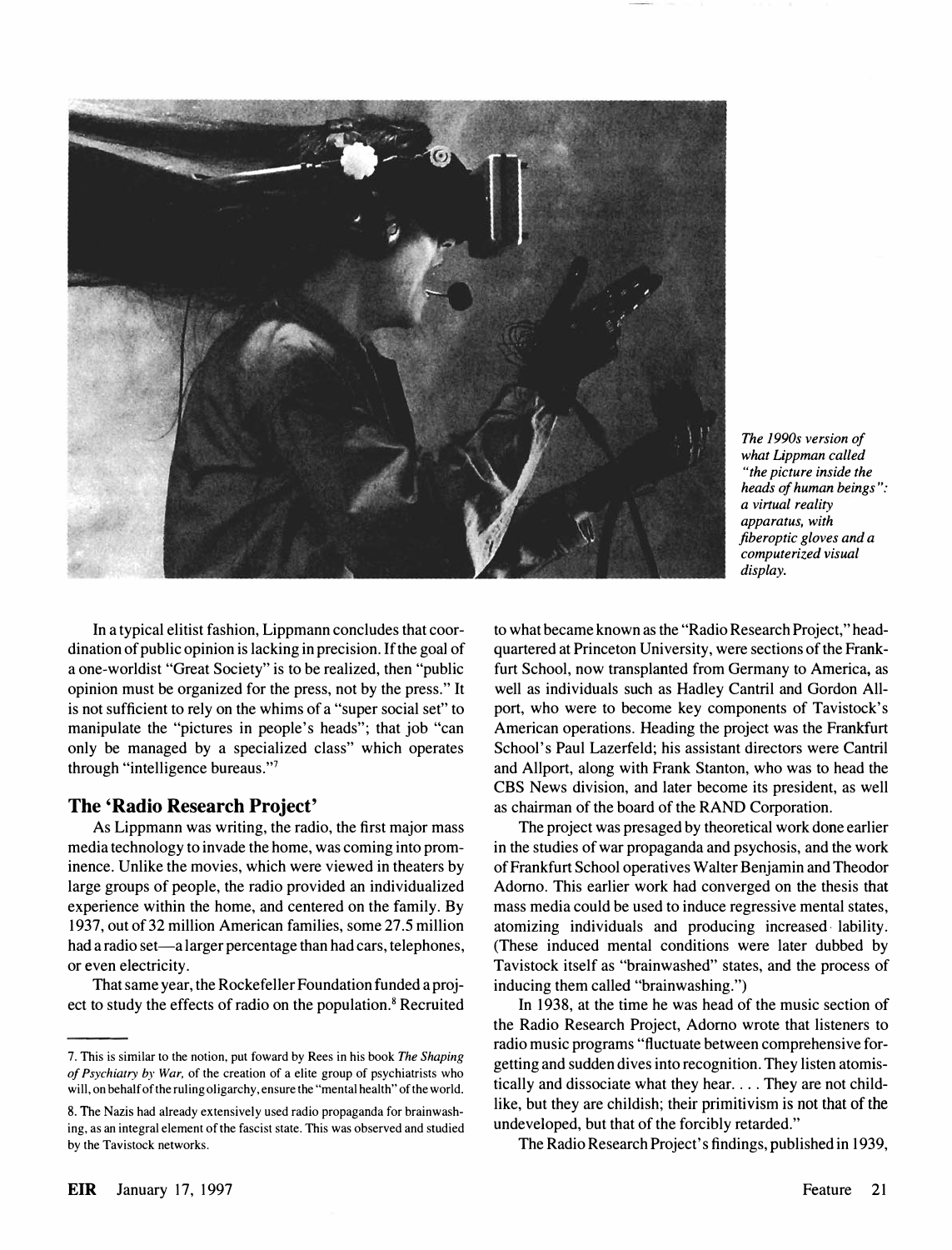backed up Adorno's thesis of "enforced retardation," and serve as a brainwashers' handbook.

In studies on the serialized radio dramas, commonly known as "soap operas" (so named, because many were sponsored by soap manufacturers), Herta Hertzog found that their popularity could not be attributed to any socio-economic characteristics of listeners, but rather to the serialized format itself, which induced habituated listening. The brainwashing power of serialization was recognized by movie and television programmers; to this day, the afternoon "soaps" remain among the most addictive of television fare, with 70% of all American women over 18 watching at least two of these shows each day.

Another Radio Research Project study investigated the effects of the 1938 Orson Welles radio dramatization of H.G. Wells's The War of the Worlds, about an invasion from Mars. Some 25% of the listeners to the show, which was formatted as if it were a news broadcast, believed that an invasion was under way, creating a national panic—this, despite repeated and clear statements that the show was fictional. Radio Project researchers found that most people didn't believe that Martians had invaded, but rather that a German invasion was under way. This, the researchers reported, was because the show had followed the "news bulletin" format that had earlier accompanied accounts of the war crisis around the Munich conference. Listeners reacted to the format, not the content of the broadcast.

The project's researchers had proven that radio had already so conditioned the minds of its listeners, making them so fragmented and unthinking, that repetition of format was the key to popularity. $9$ 

#### Television: the one-eyed babysitter

Television was beginning to make its entrance as the next mass media technology at the time the Radio Research Project's findings were published in 1939. First experimented with on a large scale in Nazi Germany during the 1936 Berlin Olympics, TV made its splashy public appearance at the 1939 New York World's Fair, where it attracted large crowds. Adorno and others immediately recognized its potential as a mass-brainwashing tool. In 1944, he wrote, "Television aims at the synthesis of radio and film . . . but its consequences are enormous and promise to intensify the impoverishment of aesthetic matter, so drastically that by tomorrow, the thinly veiled identity of all industrial culture products can come triumphantly out in the open, derisively fulfilling the Wagnerian dream of Gesamtkunstwerk-the fusion of all arts in one work."

As was obvious from even the earliest clinical studies of television (some of which were conducted in the late 1940s and early 1950s by Tavistock operatives), viewers, over a relatively short period of time, entered into a trance-like state of semi-awareness, characterized by a fixed stare. The longer one watched, the more pronounced the stare. In such a condition of twilight-like semi-awareness, they were susceptible to messages both contained in the programs themselves, and

## Tavistock's language project: the origin of 'Newspeak'

At the start of World War II, Tavistock operatives, including Brig. Gen. John Rawlings Rees in the Psychological Warfare Directorate, were busy at work on a secret language project. The target of that project was not the "enemy," but the English language itself, and the Englishspeaking people.

The Tavistock crowd had picked up on the work of British linguist C.K. Ogden. who had created a simplified version of the English language using some 850 basic words (650 nouns and 200 verbs), with rigid rules for their use. Called "Basic English," or "Basic" for short, the product was ridiculed by most English-speaking intellectuals; Ogden's proposal to translate Classic literature, such as Marlowe and Shakespeare, into Basic, was rightfully attacked as an effort to trivialize the greatest expressions of English-language culture.

But in the bowels of the psywar directorate, the concepts behind Basic were key to large-scale control of dangerous "thought." A simplified English language limits the degrees of freedom of expression, and inhibits the transmission of meaning through metaphor.<sup>1</sup> It is then easy to create a "reality" that can be massaged through the mass media, such as radio. A reduced language is a straitjacket for the human mind.

The British Ministry of Information, which controlled all broadcasting and news dissemination, decided to experiment with the effectiveness of Basic. The British Broadcasting Corp. was asked to produce some newscasts in Basic, which were broadcast in a number of foreign sections of the BBC. including the Indian Section, which included among its operatives 1984 author George Orwell and his close friend Guy Burgess, who later was to be

<sup>9.</sup> It is important to note that there is nothing inherently evil with radio, television, or any form of technology. What makes them dangerous is the control of their use and content by the Club of Isles networks forevil purposes, to create habituated. and even fixated listeners and viewers, whose critical capacities are thus seriously impaired.

<sup>1.</sup> For a more detailed discussion of language and metaphor, see Lyndon LaRouche, "On the Subject of Metaphor," Fidelio, Fall 1992.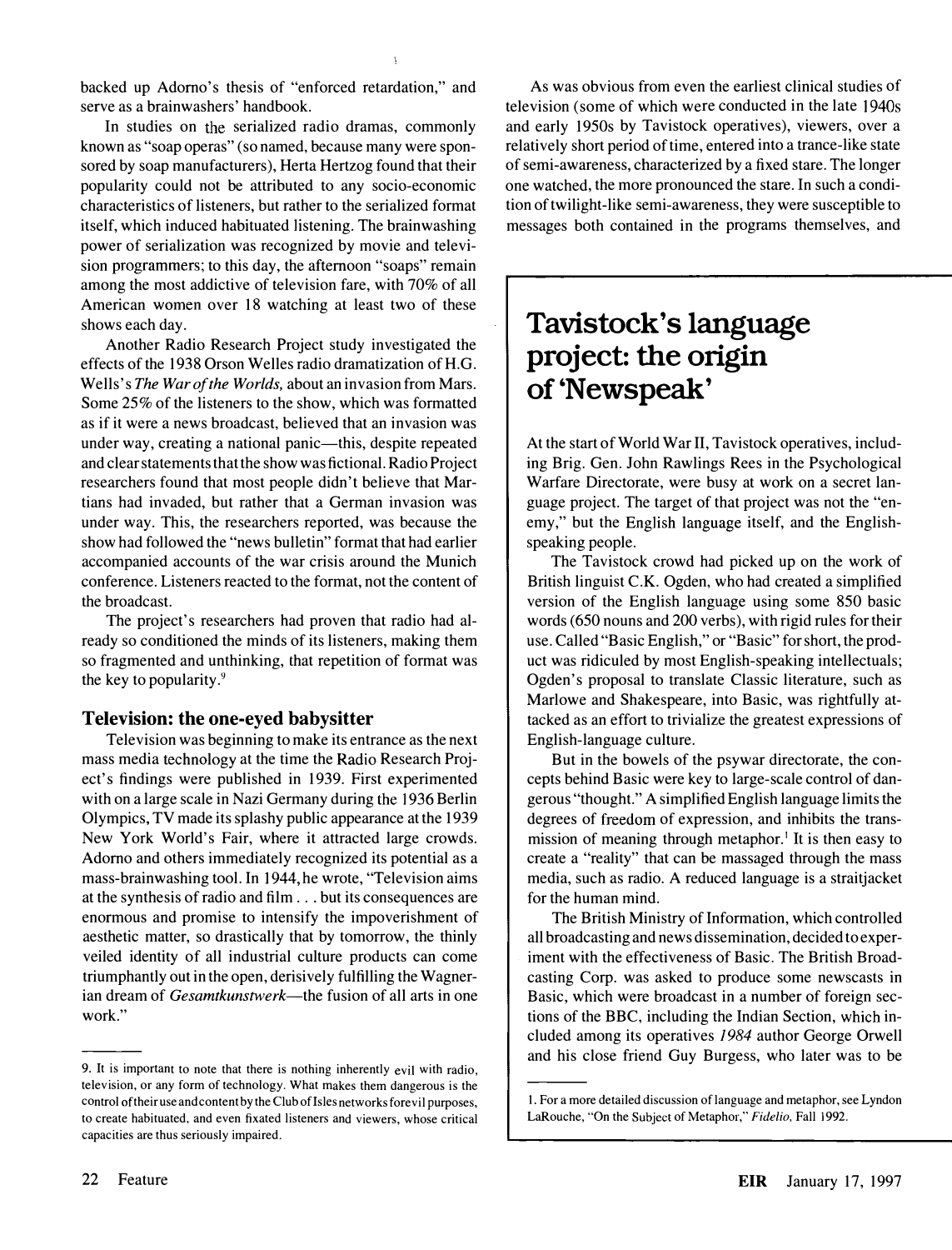through transference, in the advertising. They were being brainwashed.<sup>10</sup>

Television moved from being a neighborhood oddity, to

mass penetration of especially urban areas, during approximately 1947-52. As Lyndon LaRouche has observed, this coincided with a critical period in the nation's psychological life. The dreams of millions of World War II veterans and their high hopes of building a better world, crashed to earth in the morally corrupt leadership of the Truman administration and ensuing economic depression. These veterans retreated into family life, their jobs, their homes, their living

involved in Britain's biggest postwar Soviet spy scandal.<sup>2</sup> The results were carefully monitored.

Those involved quickly discovered that, with some modification, the language was ideal to present a censored, edited version of the news. Since it lent itself to simple, declarative statements, it gave those statements the character of fact, even though the information being reported was heavily censored or even self-admitted propaganda.

#### British 'empires of the mind'

Following the presentation of a special report on these findings in 1943, the Basic project was placed on "highest priority" in the War Cabinet, at the insistence of Prime Minister Winston Churchill. The project, now-declassified papers reveal, was to be expanded to include work in the United States. While not revealing the secret research on the psychological implications of Basic, Churchill became its cheerleader, promoting the new language as the basis for a renewed bond between Britain and its former colony, America. On Sept. 6,1943, in a speech at Harvard University, Churchill called for "a new Boston Tea Party," to overturn the English language and replace it with Basic. Telling his audience of Anglophiles that they were at the "headstream" of a mighty cultural sea change that would have a "health-giving effect," he declared that the power to control language "offer[s] far better prizes than taking away people's provinces or lands or grinding them down in exploitation. The empires of the future are the empires of the mind."

But the public side of the project met resistance from the British and American public, who, while not necessarily grasping the full implications of Basic, nonetheless resented being told how to speak. And there was no support forthcoming from the U.S. President, Franklin Roosevelt, who considered Basic "silly."

However, reports from the Ministry of Information to the special War Cabinet committee said that the language was unwieldy. Rather than overturn the English language, the reports argued, it were easier to simplify the latter's usage by example of the mass media news broadcasts. Radio newscasts, which had been made up of long descriptive commentaries before the war, took on the shorter formats that are featured today. The long sentences, often with literary overtones, gave way to shorter, more direct sentences and simple vocabulary.

Television news has adopted this linguistic style: simple direct sentences, with a very, very limited vocabulary. Television newscasts, never too informative and erudite, have become less so in recent years, as they were forcibly dumbed down. When Roone Arledge, the former head of ABC sports, took over its poorly rated news division in the mid-1970s, he demanded that news broadcasts be simplified and made easier to understand.

In a 1979 article in Washingtonian magazine, media expert and political scientist John David Barber supported Arledge's approach to the news, arguing that its language "passes right over the head of the great lower half of the American electorate." He compiled a list of 31 words that he thought should be excised from a CBS news broadcast; included was the term "political conspiracy." Wrote Barber, "There is no way that [that] vocabulary can catch and hold the average high school graduate." Most news directors agree with that assessment: Vocabulary analysis of newscasts reveals that, other than specialized terms, names of places, and proper names, far less than Basic's 850-word vocabulary is employed.' Recent studies have shown that the vocabulary of the average American, while not quite at the Basic level of 850 words (excluding proper nouns and specialized terms), is plunging toward that level. -L. Wolfe

<sup>10.</sup> For a more comprehensive discussion of television, its programming. and its brainwashing of the American population, see the 16-part series "Tum Off Your Television," by this author in the New Federalist, 1990-93. It is available in reprint from EIR.

<sup>2.</sup> Some historians have claimed that Orwell's "Newspeak." in his 1984, is a simple parody of Basic. To the contrary: Orwell was one of the most avid supporters of the Basic concept of reduced language. What appealed to him most was its simplicity and its apparent ability to abolish "jargon." He also thought that anything without real meaning, when reduced to its Basic translation, would be easily seen to be absurd. A utopian, Orwell, in his letters, expressed concern over the power of the Ministry of Information (Miniform, as it was known) to control and manage the news. It was that aspect of the process, not Basic's degrading of the English language, that he parodied in 1984 with his "Newspeak," controlled by Minitrue, the Ministry of Truth.

<sup>3.</sup> The vocabulary of non-news television is even more degraded and limited.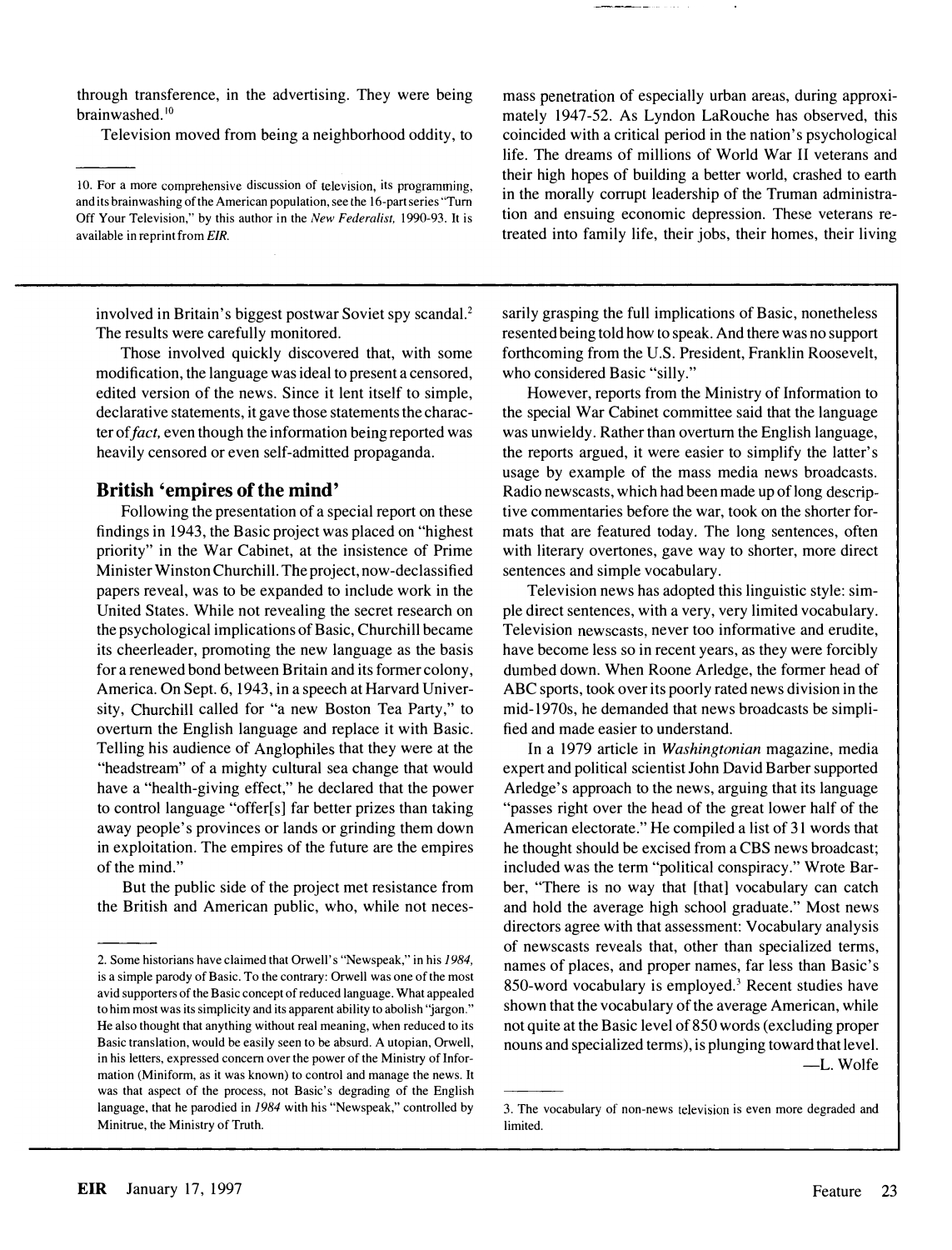rooms. And, in the center of those living rooms was their new television set, whose banal images provided assurance that the corrupt moral choices they had made were correct.

The earliest programming fell back on the tested models of radio, as described in the Radio Research Project: the situation comedy, or "sitcom," the game shows, the variety shows, sports, and the "soaps." Many were in serial form, with interlocking characters, if not stories. All were banal, and deliberately so.

The children of these unhappy veterans, the so-called baby boomers, became the first generation to be weaned on what LaRouche calls "the one-eyed babysitter." Television viewing was encouraged by parents, often as a means of controlling the children, who would stare at whatever was on the screen for hours on end. The content of the first children's programs was banal (but no more so than the television programming in general), and mentally destructive; even more destructive was the replacement of real family interaction by television viewing, as the dinner table was replaced by the "TV dinner" in front of the tube. Not surprisingly, the children fixated obsessively on the items advertised by the media, demanding that they be given such items, lest they not be like their friends.<sup>11</sup>

In the mid-1970s, Eric Trist, who, until his death in 1993, headed Tavistock's operations in the United States, and Tavistock's main media "expert," Fred Emery, reported on their findings of the impact of20 years of television on American society. In Emery's 1975 work, Futures We Are In, they reported that the content of programming was no longer as important as the sheer amount of television viewing. Average daily viewing time had risen steadily over the two decades since the introduction of the medium, such that by the mid-1970s, it ranked as a daily activity only behind sleep and work, at almost six hours a day (since then, it has risen still further, to more than seven hours, with the addition of video games, home videos, and so on); among school-age children, the time spent viewing television ranked just behind school attendance. These findings, Tavistock indicated, strongly suggested that television was like an addictive drug. Similarly, Emery reported on neurological studies which, he claimed, showed that repeated television viewing "shuts down the central nervous system of man."

Whether this claim holds up under scientific scrutiny, Emery and Trist present persuasive argument that general, fixated television viewing lowers the capacity for conceptual thinking about what is being presented on the screen. The studies show that the mere presence of images on television, especially within appropriate news or documentary format, but also within general viewing, tends to "validate" those images, and imbue them with a sense of "reality."

Trist and Emery find nothing wrong with such developments, which indicate that television is producing a braindead generation. Rather, they show how this development fits into a larger global plan for social control. implemented by Tavistock and its allied networks on behalf of its sponsors. Society, they state in A Choice of Futures, a book published in the same time period, has been plunging through progressively lowered states of mental awareness, to a point where even the Orwellian fascist state is not attainable. At this point, thanks to television and other mass media, mankind is in a state of dissociation, whose political outcome will be manifested in a "Clockwork Orange" society, named for the book by the late Anthony Burgess, in which roving youth gangs habitually commit acts of random violence, and then return home to watch the news about what they have done on the "tube."

The brainwashers point out that this development, for which they say the violence of Northern Ireland is a model, was not induced by the effects of television alone. Society has been put through "social turbulence" in a series of economic and political shocks, which included the war in Vietnam, the oil price shocks, and the assassination of political leaders. The psychological impact of those events, for whose responsibility they neglect to properly ascribe to the Anglo-American establishment, were magnified by their being brought into homes, in gory and terrifying detail, by television news broadcasts. Under the Trist-Emery scenario, one can imagine hearing the tag line for a future late news program: "The end of the world. Details at 11."

#### The Golden International's Brave New World

In a 1991 anthology of the work's of Tavistock which he edited, Trist wrote that all of the international "nodes" or centers of the institute's brainwashing apparatus were deployed for the central purpose of consolidating the paradigmshift to a "post-industrial world order." Their goal, he stated, was to make the shift irreversible. In this work, and in other locations, Trist, like Alexander King, urges a mass "reeducationa!" campaign to break the last vestiges of national resistance, especially within the United States, to this new, oneworld order.

Approximately 10 years earlier, another of Tavistock's minions, Bertram Gross, in a paper delivered to a 1981 World Future Society conference attended by Al Gore, provided a glimpse of what this "new world order" might look like. Gross argued that in the period ahead, the world would be offered what Tavistock likes to call a "critical choice"-a set of options, all of which appear to be bad, but, because of applied terror and pressure of events, a choice is nonetheless forced and the "less bad" option taken. Western industrial society will break down into chaos; this chaos can, he said, either lead to a fascism of the authoritarian type that the British helped install in Nazi Germany, or to a more humane and benevolent form of fascism, which Gross called a "friendly fascism." The

<sup>11.</sup> One ofTavistock's specialties is the study of the psychological manipulation of children, and the impact of advertising on young minds. Such advertising is carefully crafted to lure children into desiring the advertised product.